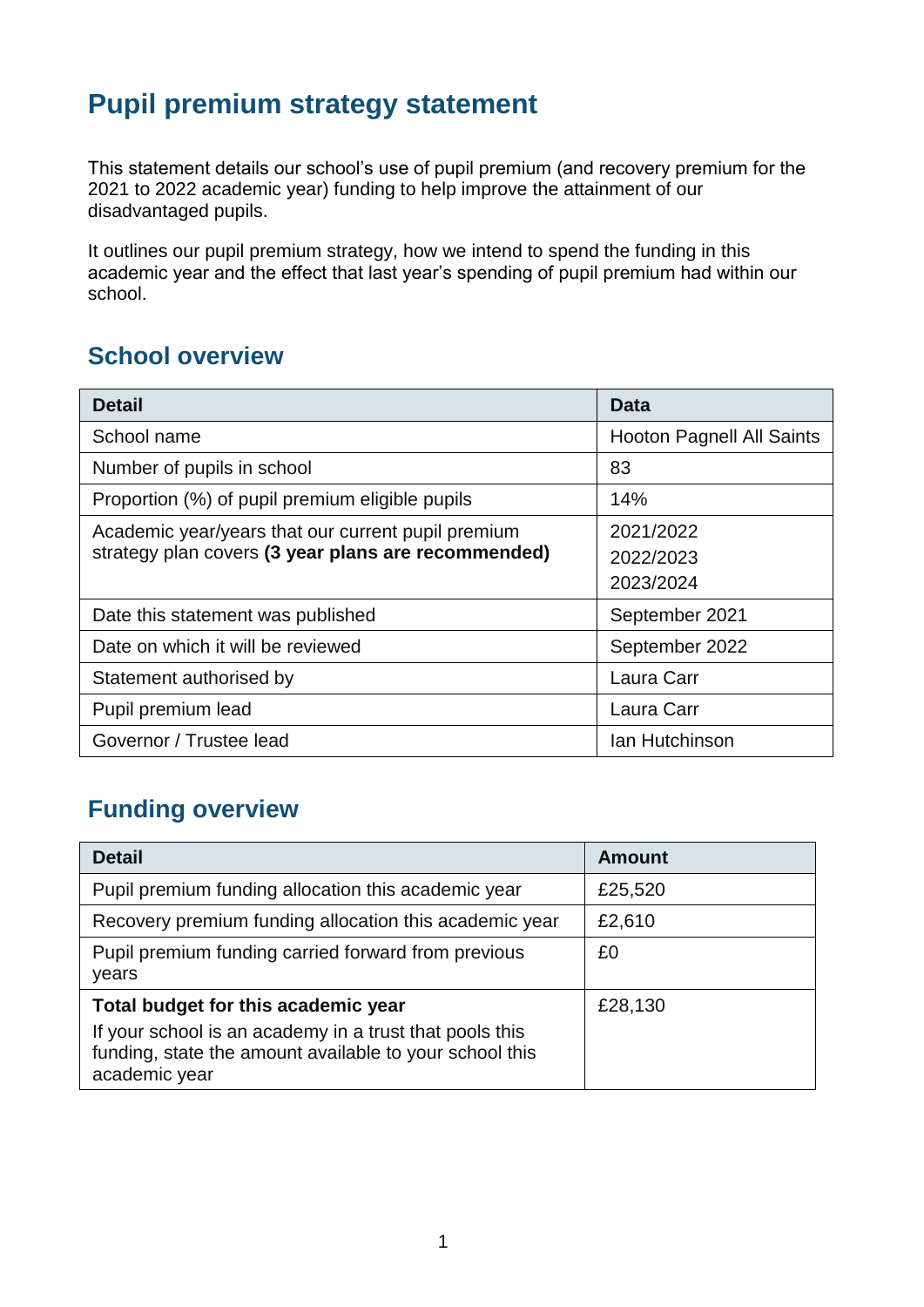# **Part A: Pupil premium strategy plan**

## **Statement of intent**

At Hooton Pagnell All Saints we want all pupils to achieve their full potential. We are aspirational for our vulnerable pupils; this includes but is not isolated to those who receive Pupil Premium funding.

This plan identifies the ways in which we aim to support these disadvantaged pupils in their academic and personal development. It forms a fundamental part of our whole school plan for recovery, following the Covid-19 pandemic. Educational recovery is essential for all pupils, including those who are disadvantaged. We know that not all disadvantaged students are eligible for Pupil Premium funding, equally, not all children that receive the grant have the same needs. Our strategy is based on knowledge of our school community and rooted in educational research; funding is allocated based on need, not assumption.

Our curriculum aim is, 'Preparing Pupils for their Future' and this is integral to our offer for disadvantaged pupils and educational recovery.

Our intention:

- $\triangleright$  All children making at least expected progress in reading, writing and maths
- $\triangleright$  All children having access to a broad and balanced curriculum including all extra-curricular activities
- $\triangleright$  All pupils being supported with SEMH needs
- $\triangleright$  All pupils attending in line with national averages

Implemented through:

- $\triangleright$  Quality first teaching;
- $\triangleright$  Targeted academic support and;
- $\triangleright$  Wider approaches to supporting emotional wellbeing, personal development and behaviours.

## **Challenges**

This details the key challenges to achievement that we have identified among our disadvantaged pupils.

| <b>Challenge</b><br>number | Detail of challenge                                                                                                                       |
|----------------------------|-------------------------------------------------------------------------------------------------------------------------------------------|
|                            | Preventing an attainment gap across Reading, Writing and Maths, particularly for those<br>children who didn't access home learning fully. |
| 2                          | Disadvantaged children achieving greater depth in Reading, Writing and Maths.                                                             |
| 3                          | Lack of enrichment opportunities during school closure and subsequent 'bubble'<br>organisation.                                           |
| 4                          | An increase in SEMH needs since the onset of the pandemic.                                                                                |
| 5                          | Reduced attendance rates following the pandemic.                                                                                          |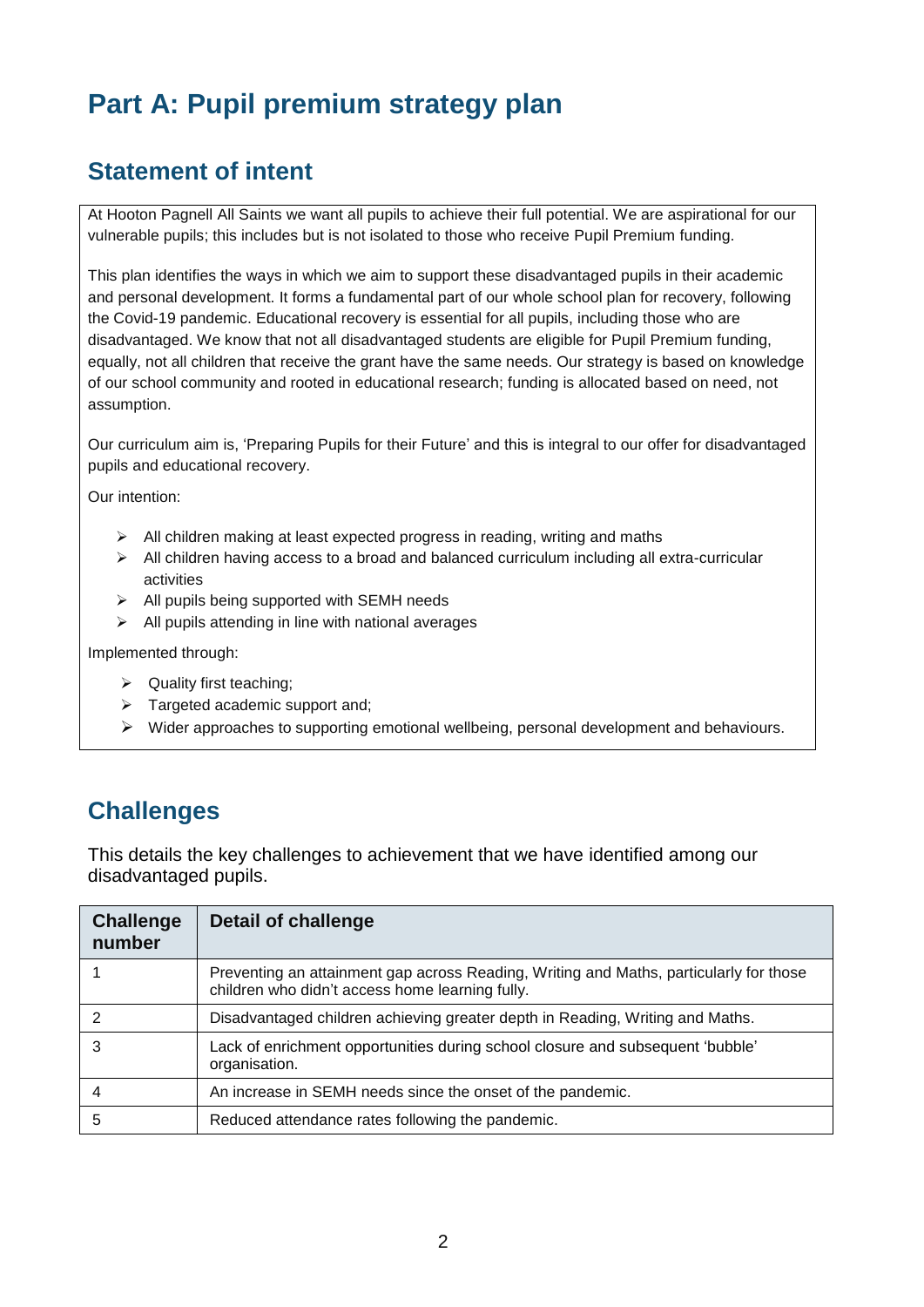### **Intended outcomes**

This explains the outcomes we are aiming for **by the end of our current strategy plan**, and how we will measure whether they have been achieved.

| <b>Intended outcome</b>                                                                         | <b>Success criteria</b>                                                                                                                                                                                                                                                                                                                                                                                                                                                           |
|-------------------------------------------------------------------------------------------------|-----------------------------------------------------------------------------------------------------------------------------------------------------------------------------------------------------------------------------------------------------------------------------------------------------------------------------------------------------------------------------------------------------------------------------------------------------------------------------------|
| To identify target areas for individual children and<br>put specific plans in place to diminish | PP Children will make rapid progress across<br>$\bullet$<br>all curriculum areas.                                                                                                                                                                                                                                                                                                                                                                                                 |
| gaps.                                                                                           | Where PP children have low entry levels<br>$\bullet$<br>and/or SEND, the gap will diminish as a result<br>of accelerated progress.                                                                                                                                                                                                                                                                                                                                                |
|                                                                                                 | Combined attainment of pupil premium<br>$\bullet$<br>children will reach national disadvantage<br>figures at the end of KS2.                                                                                                                                                                                                                                                                                                                                                      |
| To increase the % of disadvantaged children<br>achieving Greater Depth in R, W and M.           | High attaining PP children will achieve Greater<br>$\bullet$<br>Depth.                                                                                                                                                                                                                                                                                                                                                                                                            |
| To ensure that all children are able to access the                                              | All disadvantaged children attend school visits.<br>$\bullet$                                                                                                                                                                                                                                                                                                                                                                                                                     |
| full range of experiences linked to school<br>and the curriculum.                               | Disadvantaged children have the option to<br>$\bullet$<br>attend breakfast club.                                                                                                                                                                                                                                                                                                                                                                                                  |
|                                                                                                 | Disadvantaged children have the option to<br>$\bullet$<br>attend a residential visit in Year 6.                                                                                                                                                                                                                                                                                                                                                                                   |
|                                                                                                 | After school opportunities are available.<br>$\bullet$                                                                                                                                                                                                                                                                                                                                                                                                                            |
| To target the SEMH needs of Pupil Premium<br>children.                                          | Questionnaires and case studies show that<br>$\bullet$<br>children are happy in school.                                                                                                                                                                                                                                                                                                                                                                                           |
|                                                                                                 | Drop ins and lesson observations show that<br>$\bullet$<br>children are engaged in their learning.                                                                                                                                                                                                                                                                                                                                                                                |
|                                                                                                 | Children will receive mental health and well-<br>$\bullet$<br>being support.                                                                                                                                                                                                                                                                                                                                                                                                      |
|                                                                                                 | Behavioural incidents for disadvantaged<br>$\bullet$<br>children will be in line with non-disadvantaged<br>children.                                                                                                                                                                                                                                                                                                                                                              |
|                                                                                                 | Children will demonstrate good emotional<br>$\bullet$<br>resilience and self-regulation skills.                                                                                                                                                                                                                                                                                                                                                                                   |
| To achieve and sustain improved attendance for all<br>pupils.                                   | Punctuality will be good.<br>$\bullet$<br>The overall absence rate for all pupils will be<br>$\bullet$<br>reduced.<br>Pupil Premium children's attendance will meet<br>the school's attendance target and be above<br>National comparisons for Pupil Premium chil-<br>dren.<br>There will not be disparity between the at-<br>$\bullet$<br>tendance of disadvantaged and non-<br>disadvantaged pupils.<br>The number of pupils who are persistently ab-<br>٠<br>sent will reduce. |

## **Activity in this academic year**

This details how we intend to spend our pupil premium (and recovery premium funding) **this academic year** to address the challenges listed above.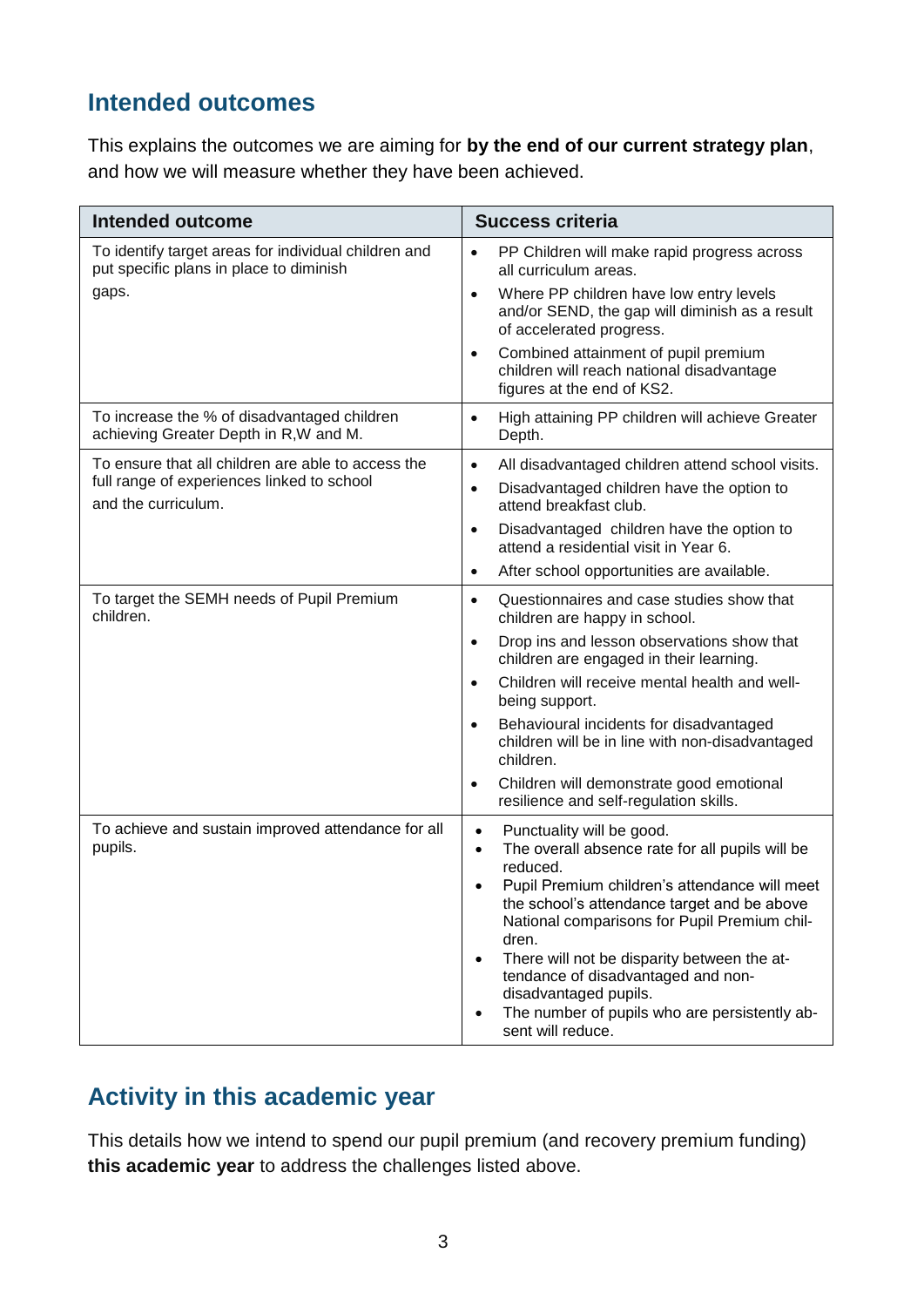#### **Teaching (for example, CPD, recruitment and retention)**

Budgeted cost: £*5,000*

| <b>Activity</b>                                                                                                                                                                                                                     | Evidence that supports this approach                                                                                                                                                                                                                                                                                     | <b>Challenge</b><br>number(s)<br>addressed |
|-------------------------------------------------------------------------------------------------------------------------------------------------------------------------------------------------------------------------------------|--------------------------------------------------------------------------------------------------------------------------------------------------------------------------------------------------------------------------------------------------------------------------------------------------------------------------|--------------------------------------------|
| High quality CPD for all<br>teaching staff, including<br>TAs through: - External<br>training courses and<br>feedback to staff                                                                                                       | The EEF guide to Pupil Premium states that quality of<br>teaching is the top priority in order to sustain pupil<br>learning and achievement                                                                                                                                                                              | 1 & 2                                      |
| -In-school training<br>carried out during<br><b>INSET days, staff</b><br>meetings, TA meetings<br>and during teaching<br>time, through<br>observation and role<br>modelling, coaching and<br>observation visits to<br>other schools |                                                                                                                                                                                                                                                                                                                          |                                            |
| Training for new staff in<br>the delivery of RWI<br>phonics.                                                                                                                                                                        | The effective implementation of a systematic, synthetic<br>phonics programme (RWI) has a strong evidence base<br>of raising outcomes in phonics and early reading. EEF<br><b>Toolkit</b>                                                                                                                                 | 1 & 2                                      |
|                                                                                                                                                                                                                                     | Phonics has a positive impact overall (+5 months<br>progress) with very extensive evidence and is an<br>important component in the development of early<br>reading skills, particularly for children from<br>disadvantaged backgrounds.                                                                                  |                                            |
| Reading Leader<br>released for coaching in<br>the teaching of phonics<br>(teachers and teaching<br>assistants).                                                                                                                     | The Department of Education Reading Framework<br>outlines the importance of all staff being expert teachers<br>of reading.<br>https://assets.publishing.service.gov.uk/government/upl<br>oads/system/uploads/attachment_data/file/1000986/Re<br>ading framework Teaching the foundations of literac<br>y_-_July-2021.pdf | 182                                        |

### **Targeted academic support (for example, tutoring, one-to-one support structured interventions)**

Budgeted cost: £5,130

| <b>Activity</b>                                                            | <b>Evidence that supports this</b><br>approach                                                                                                                                                                                                       | <b>Challenge</b><br>number(s)<br>addressed |
|----------------------------------------------------------------------------|------------------------------------------------------------------------------------------------------------------------------------------------------------------------------------------------------------------------------------------------------|--------------------------------------------|
| Deployment of TAs to<br>allow maths to be taught<br>as single year groups. | $EEF(+3)$<br>As the size of a class or teaching group gets<br>smaller it is suggested that the range of<br>approaches a teacher can employ and the<br>amount of attention each student will receive<br>will increase, improving outcomes for pupils. | 1 & 2                                      |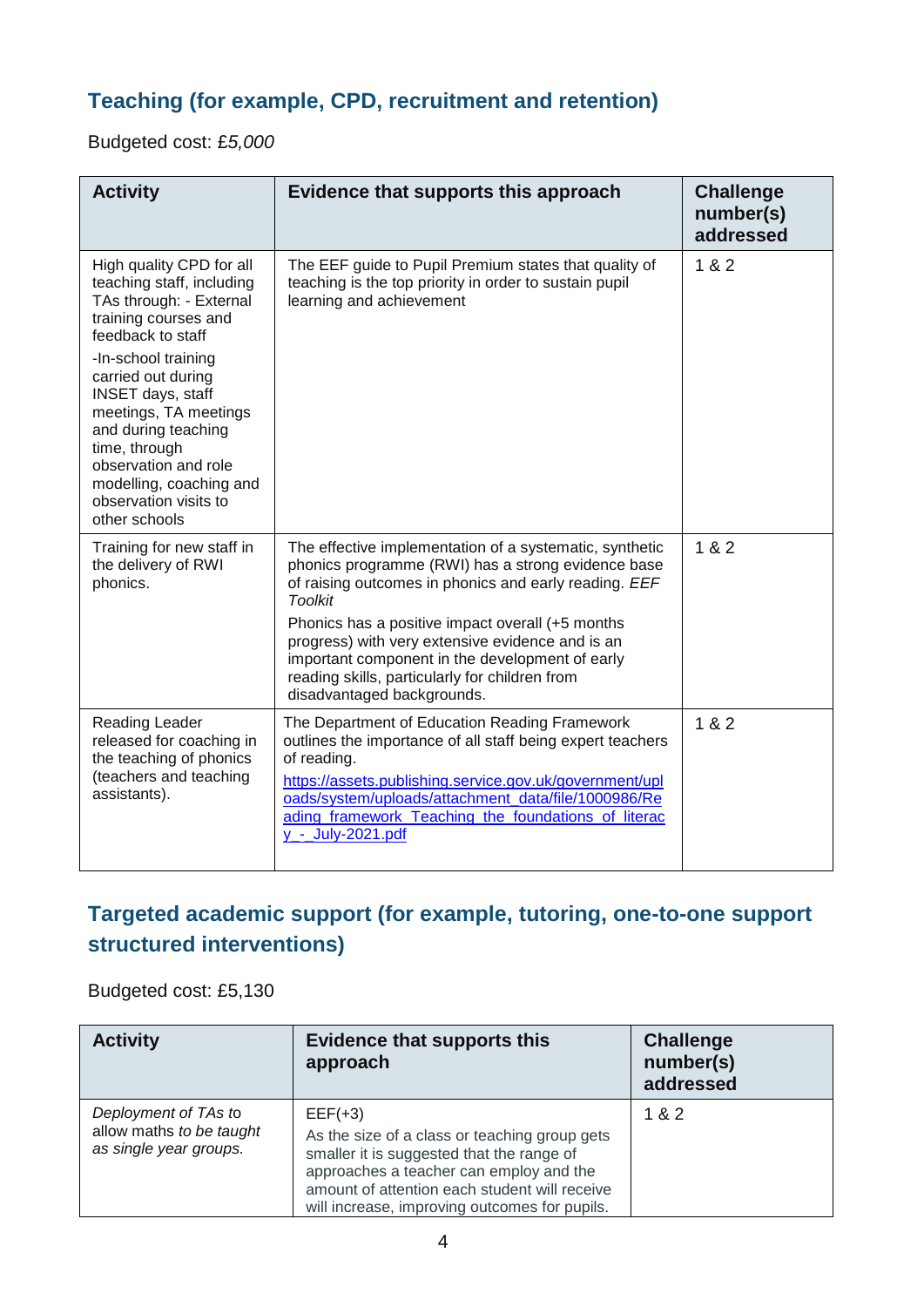|                                                                                                                        | We have analysed the needs of our mixed<br>age classes and have identified that teaching<br>maths to two, single year group classes<br>would allow teachers to increase the amount<br>of attention each child will receive.                                                                                                                                                                                                                                                                                 |     |
|------------------------------------------------------------------------------------------------------------------------|-------------------------------------------------------------------------------------------------------------------------------------------------------------------------------------------------------------------------------------------------------------------------------------------------------------------------------------------------------------------------------------------------------------------------------------------------------------------------------------------------------------|-----|
| Deployment of HLTA to<br>support pupils in<br>comprehension lessons in<br>Year 3,4,5 and 6.                            | The teaching of reading comprehension<br>strategies is proven to have very high impact<br>(+6 months progress) for very low cost based<br>on extensive research. EEF Toolkit                                                                                                                                                                                                                                                                                                                                | 182 |
|                                                                                                                        | Reading comprehension strategies focus on<br>the learners' understanding of written text.<br>Pupils learn a range of techniques which<br>enable them to comprehend the meaning of<br>what they read. These include: inferring<br>meaning from context; summarising or<br>identifying key points; using graphic or<br>semantic organisers; developing questioning<br>strategies; and monitoring their own<br>comprehension and then identifying and<br>resolving difficulties for themselves.                |     |
| <b>Inclusion Champion</b><br>deployed to target specific<br>needs of disadvantaged<br>pupils including PP and<br>SEND. | $EEF (+4)$<br>Small group tuition. Intensive tuition in small<br>groups is often provided to support lower at-<br>taining learners or those who are falling be-<br>hind, but it can also be used as a more gen-<br>eral strategy to ensure effective progress, or to<br>teach challenging topics or skills.<br>DFE catch up funding criteria - schools<br>should particularly focus on disadvantaged<br>and vulnerable pupils as we know they have<br>been most affected<br><b>Recovery Funding Premium</b> | 182 |

## **Wider strategies (for example, related to attendance, behaviour, wellbeing)**

#### Budgeted cost: £18,000

| <b>Activity</b>                                                                 | <b>Evidence that supports this</b><br>approach                                                                     | <b>Challenge</b><br>number(s)<br>addressed |
|---------------------------------------------------------------------------------|--------------------------------------------------------------------------------------------------------------------|--------------------------------------------|
| Weekly attendance<br>monitoring.<br>Half-termly attendance<br>review of impact. | DFE - School attendance guide                                                                                      | 5                                          |
| Breakfast Club available<br>free of charge                                      | EEF evaluation report shows that breakfast<br>clubs boost attainment.<br><b>Magic Breakfast EEF</b>                | 3, 4 & 5                                   |
| Cultural capital<br>experiences promoted<br>throughout the curriculum.          | Oftsed research (2019) places emphasis on<br>improving cultural capital, particularly for<br>disadvantaged pupils. | 3                                          |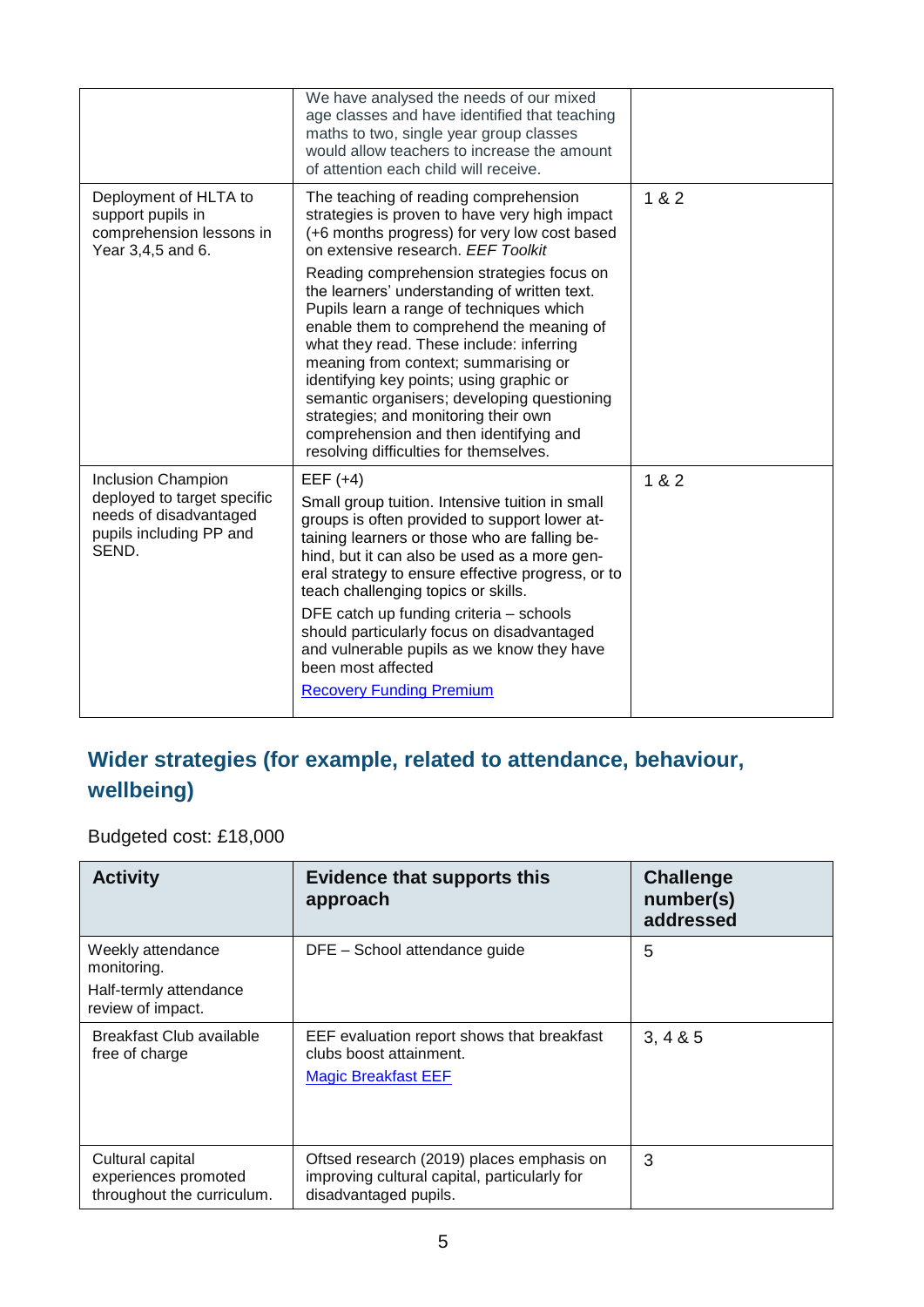|                                                                                                                                                | Sutton trust – parent power<br><b>Parent Power - Sutton Trust</b>                                                                                                                                                                                                                                                                                                                                                                                                                                          |   |
|------------------------------------------------------------------------------------------------------------------------------------------------|------------------------------------------------------------------------------------------------------------------------------------------------------------------------------------------------------------------------------------------------------------------------------------------------------------------------------------------------------------------------------------------------------------------------------------------------------------------------------------------------------------|---|
| Reduced cost or free<br>access to after school<br>clubs, trips and<br>residentials.                                                            | OFSTED research (2019) emphasis given to<br>all pupils gaining cultural capital but<br>especially those identified as pupil premium<br><b>Ofsted Research</b>                                                                                                                                                                                                                                                                                                                                              | 3 |
| <b>Inclusion Champion</b><br>employed to support<br>children who are having<br>difficulty accessing<br>learning through<br>behavioural issues. | Social and emotional learning has an impact<br>of +4 months in the EEF Toolkit.<br>Social and Emotional Learning -<br>interventions which target social and<br>emotional learning seek to improve pupil's<br>interaction with others and self management<br>of emotions, rather than focusing directly on<br>the academic or cognitive elements of<br>learning. SEL interventions might focus on<br>the ways in which students work with (and<br>alongside) their peers, teachers, family and<br>community | 4 |

## **Total budgeted cost:** *£28,130*